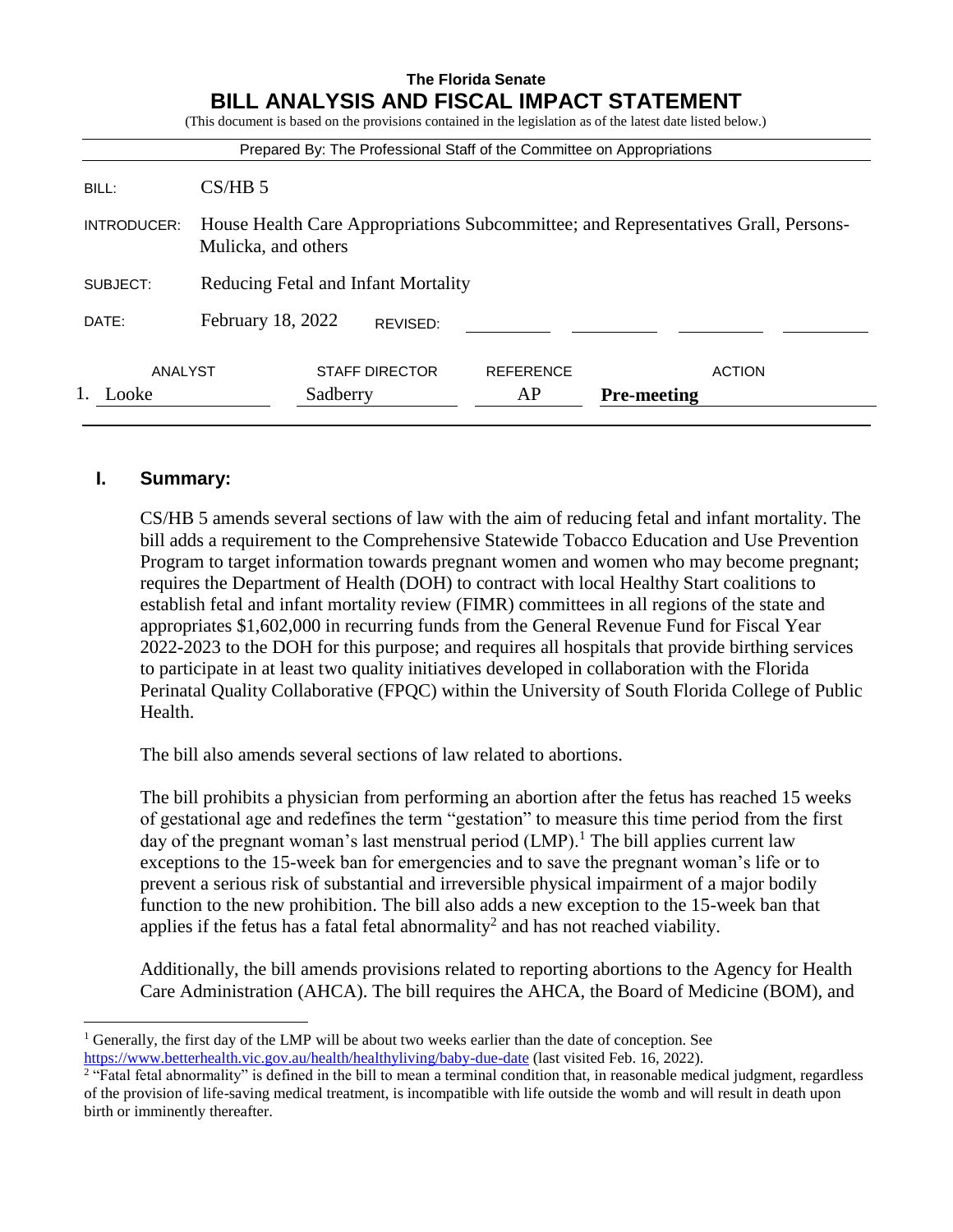the Board of Osteopathic Medicine (BOOM) to adopt by rule a form for reporting abortions that provides specified information including information that is required to be reported under current law as well as the number of abortions performed and the number of drug regimens dispensed or prescribed for medical abortions.<sup>3</sup> Additionally, the bill specifies that, should a woman provide evidence of human trafficking under a specified exception in current law, human trafficking must be reported as a reason for the abortion.

The bill makes other technical and conforming changes.

The bill provides an effective date of July 1, 2022.

# **II. Present Situation:**

## **Abortion in Florida**

Under Florida law, abortion is defined as the termination of a human pregnancy with an intention other than to produce a live birth or remove a dead fetus.<sup>4</sup> The termination of a pregnancy must be performed by a physician<sup>5</sup> licensed under ch. 458, F.S., or ch. 459, F.S., or a physician practicing medicine or osteopathic medicine in the employment of the United States.<sup>6</sup>

The termination of a pregnancy may not be performed in the third trimester or if a physician determines that the fetus has achieved viability unless there is a medical necessity. Florida law defines the third trimester to mean the weeks of pregnancy after the 24th week and defines viability to mean the state of fetal development when the life of a fetus is sustainable outside the womb through standard medical measures.<sup>7</sup>

Specifically, an abortion may not be lawfully performed in Florida after viability or within the third trimester unless two physicians certify in writing that, in reasonable medical judgment, the termination of the pregnancy is necessary to save the pregnant woman's life or avert a serious risk of substantial and irreversible physical impairment of a major bodily function of the pregnant woman, other than a psychological condition. If a second physician is not available, one physician may certify in writing to the medical necessity for legitimate emergency medical procedures for the termination of the pregnancy.<sup>8</sup> Additionally, an abortion may not be performed on a minor under the age of 18 without the consent of the minor's parent or guardian or without the minor obtaining authorization for the abortion from a court.<sup>9, 10</sup>

Sections 390.0111(4) and 390.01112(3), F.S., provide that if a termination of pregnancy is performed during the third trimester or during viability, the physician who performs or induces

<sup>&</sup>lt;sup>3</sup> The bill defines "medical abortion" as the administration or use of an abortion-inducing drug to induce an abortion.

<sup>4</sup> Section 390.011(1), F.S.

<sup>5</sup> Section 390.0111(2), F.S.

<sup>6</sup> Section 390.011(9), F.S.

<sup>&</sup>lt;sup>7</sup> Sections 390.011(11) and (12), F.S.

<sup>8</sup> Sections 390.0111(1) and 390.01112(1), F.S.

<sup>&</sup>lt;sup>9</sup> Section 390.01114, F.S.

 $10$  It is of note that the requirement for parental consent, passed by the Florida Legislature in 2020, could potentially contradict the ruling in the controlling case on abortion in Florida, In re T.W., (discussed below). However, as of Jan. 27, 2022, no challenge of the parental consent requirements has been filed.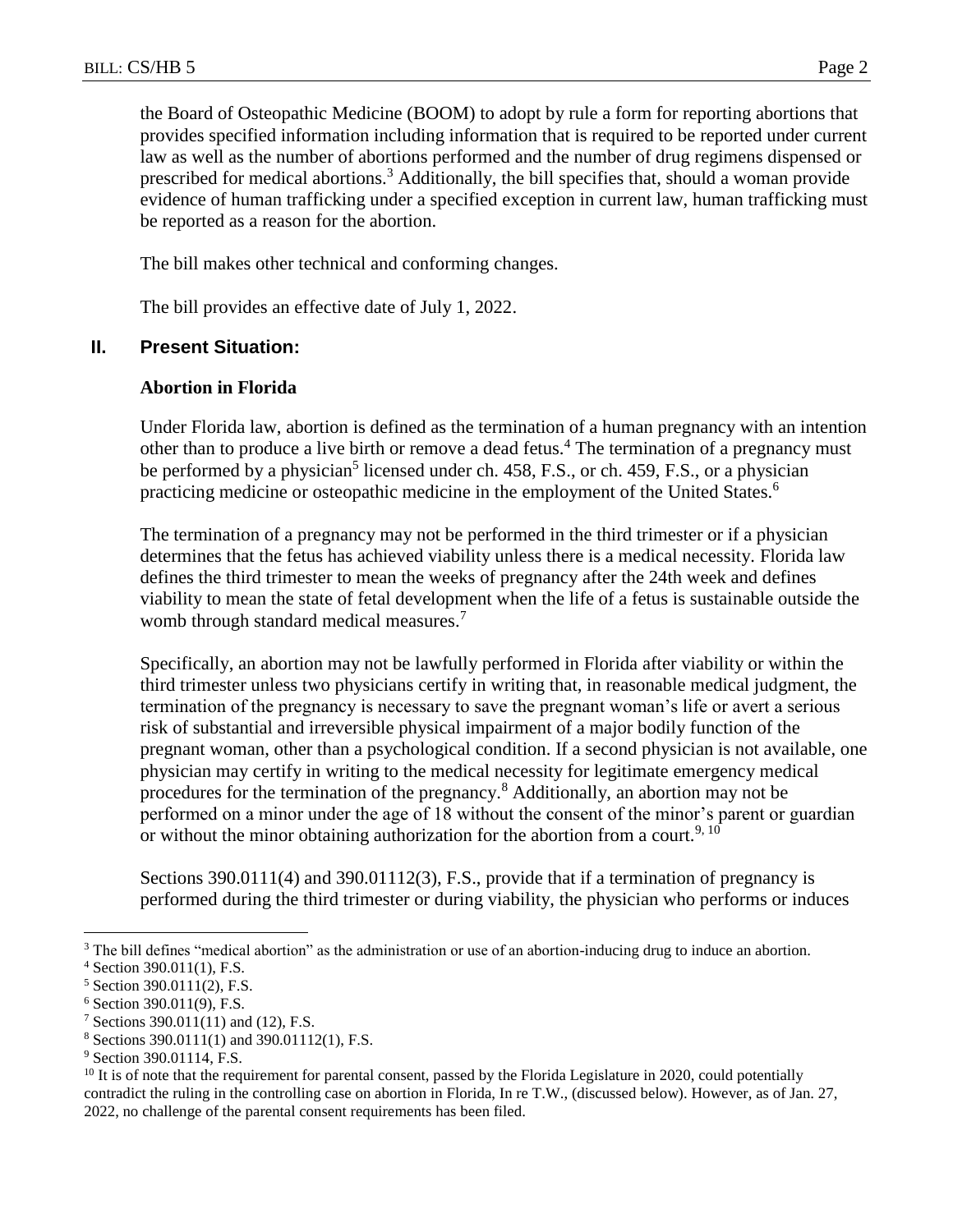the termination of pregnancy must use that degree of professional skill, care, and diligence to preserve the life and health of the fetus, which the physician would be required to exercise in order to preserve the life and health of any fetus intended to be born and not aborted. However, the woman's life and health constitute an overriding and superior consideration to the concern for the life and health of the fetus when the concerns are in conflict. A termination of pregnancy after viability in an emergency situation must be performed in a hospital.<sup>11</sup>

Prior to performing an abortion, s. 390.0111(3), F.S., requires a physician to obtain voluntary and informed written consent from the pregnant woman. Except in the case of emergency, consent is considered voluntary and informed only if the physician who is to perform the procedure, or the referring physician, has, at a minimum, orally, while physically present in the same room, and at least 24 hours before the procedure, informed the woman of:

- The nature and risks of undergoing or not undergoing the proposed procedure that a reasonable patient would consider material to making a knowing and willful decision of whether to terminate a pregnancy.
- The probable gestational age of the fetus, verified by an ultrasound, at the time the termination of pregnancy is to be performed.

The person performing the ultrasound is required to offer the woman the opportunity to view the ultrasound, which the woman may decline. If the woman provides, at the time she schedules or arrives for her appointment to obtain an abortion, to the physician a copy of a restraining order, police report, medical record, or other court order or documentation evidencing that she is obtaining the abortion because she is a victim of rape, incest, domestic violence, or human trafficking, the person performing the ultrasound may not offer the opportunity to view the images and the information required to be provided may be provided less than 24 hours prior to performing the abortion.

# **Federal Case Law on Abortion**

In 1973, the U.S. Supreme Court issued the landmark Roe v. Wade decision. Using the strict scrutiny standard, the Court determined that a woman's right to terminate a pregnancy is protected by a fundamental right to privacy guaranteed under the Due Process Clause of the Fourteenth Amendment of the U.S. Constitution. Further, the Court reasoned that state regulations limiting the exercise of this right must be justified by a compelling state interest and must be narrowly drawn.<sup>12</sup>

In 1992, the U.S. Supreme Court ruled on the constitutionality of a Pennsylvania statute involving a 24-hour waiting period between the provision of information to a woman and the performance of an abortion. In that decision, Planned Parenthood of Southeastern Pennsylvania v. Casey, the Court upheld the statute and relaxed the standard of review in abortion cases involving adult women from "strict scrutiny" to "unduly burdensome." An undue burden exists and makes a statute invalid if the statute's purpose or effect is to place a substantial obstacle in the way of a woman seeking an abortion before the fetus is viable.<sup>13</sup>

 $11$  Section 797.03(3), F.S.

<sup>12</sup> Roe v. Wade, 410 U.S. 113, 93 S. Ct. 705, 35 L. Ed. 2d 147 (1973).

<sup>13</sup> Planned Parenthood of Se. Pennsylvania v. Casey, 505 U.S. 833, 112 S. Ct. 2791, 120 L. Ed. 2d 674 (1992)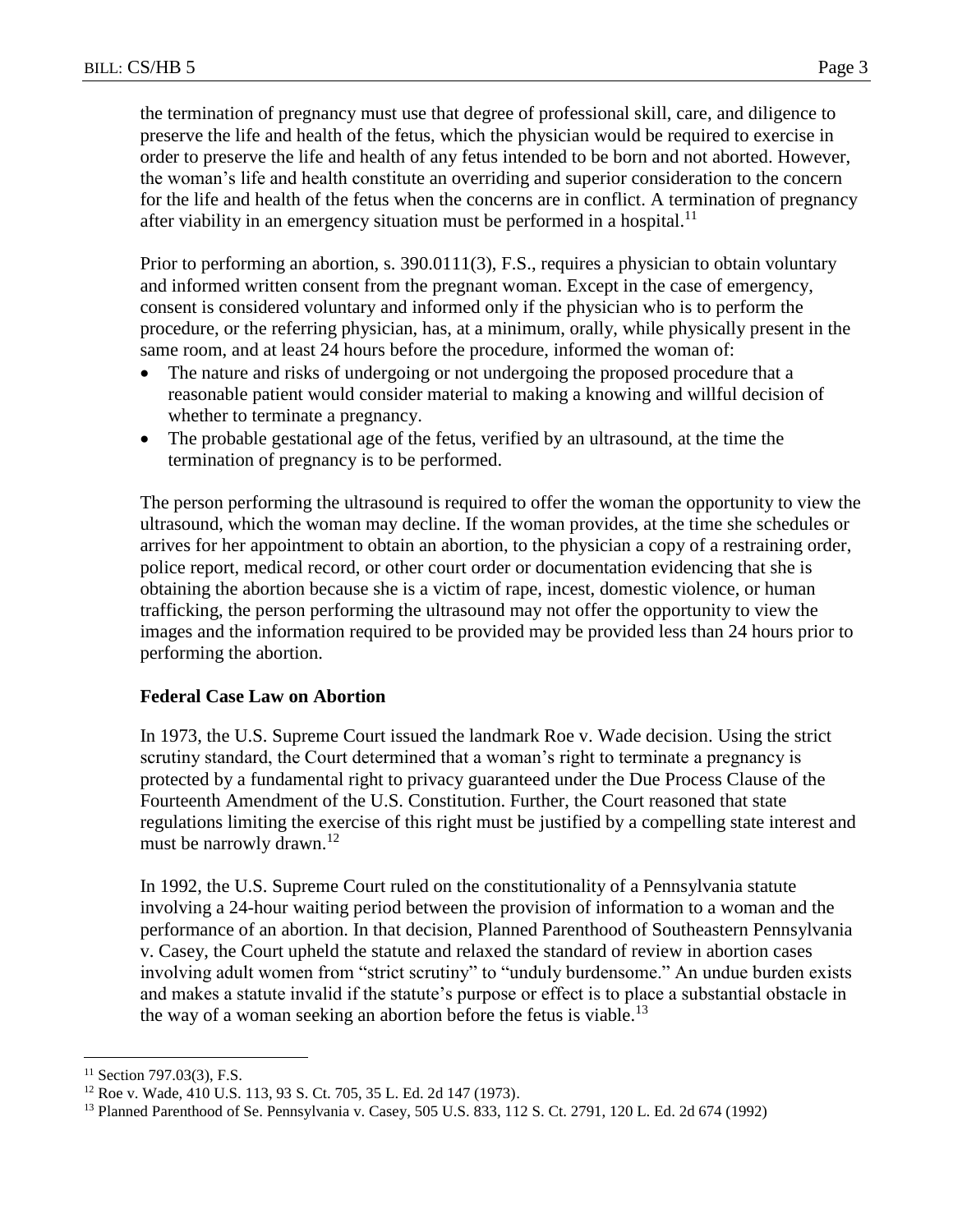The Court held that the undue burden standard is an appropriate means of reconciling a state's interest in human life with the woman's constitutionally protected liberty to decide whether to terminate a pregnancy. The Court determined that, prior to fetal viability, a woman has the right to an abortion without being unduly burdened by government interference. Before viability, a state's interests are not strong enough to support prohibiting an abortion or the imposition of a substantial obstacle to the woman's right to elect the procedure. However, once viability occurs, a state has the power to restrict abortions if the law contains exceptions for pregnancies that endanger a woman's life or health.<sup>14</sup>

# **Potential Updates to Federal Case Law on Abortion**

Two cases are currently working their way through the legal system, each of which has the potential to overrule or modify the standards on abortion that were established in Roe v. Wade and Casey.

# *Jackson Women's Health Org. v. Dobbs*

Jackson Women's Health Org. v. Dobbs, <sup>15</sup> is a case challenging Mississippi's Gestational Age Act. The Gestational Age Act<sup>16</sup> prohibited all abortions after 15 weeks of gestational age and was permanently enjoined by the lower courts in 2019. The U.S. Supreme Court held oral arguments on the case for Dec. 1, 2021, and will likely rule on the case sometime in mid-2022.

# *Whole Woman's Health v. Jackson*

Whole Woman's Health v. Jackson<sup>17</sup> is a case challenging Texas's SB 8 (2021).<sup>18</sup> The Texas law, which is currently in effect, outlaws performing an abortion on an unborn child once a fetal heartbeat has been detected, with an exception for medical emergencies. However, unlike a standard abortion ban, the law specifically prohibits state actors from enforcing its provisions. Instead, the law creates a cause of action for any person, other than an officer or employee of the state or local governmental entity in the state, to sue in civil court over the performance of such an abortion or the aiding and abetting of such an abortion. If the claimant prevails, the law requires that the defendant pay at least \$10,000 per abortion performed or aided and abetted as well as court costs and attorney fees.

The status of the case is complicated, but, after multiple appeals and reviews regarding standing and the ability to seek a pre-enforcement review of the law, the U.S. Supreme Court ruled on December 10, 2021, that the pre-enforcement case may proceed, but the petitioners are only authorized to sue executive branch licensing officials. Currently, the case is in the possession of the Texas 5<sup>th</sup> Circuit Court of Appeals which has certified questions about the licensing-official defendants to the Texas Supreme Court rather than remand the case to the lower court to

 $\overline{a}$ <sup>14</sup> *Id.*

<sup>15</sup> Jackson Women's Health Org. v. Currier, 349 F. Supp. 3d 536 (S.D. Miss. 2018), aff'd sub nom. Jackson Women's Health Org. v. Dobbs, 945 F.3d 265 (5th Cir. 2019)

<sup>&</sup>lt;sup>16</sup> Mississippi HB 1510, available at [http://billstatus.ls.state.ms.us/documents/2018/html/HB/1500-](http://billstatus.ls.state.ms.us/documents/2018/html/HB/1500-1599/HB1510IN.htm#:~:text=AN%20ACT%20TO%20BE%20KNOWN,SECTION%201) [1599/HB1510IN.htm#:~:text=AN%20ACT%20TO%20BE%20KNOWN,SECTION%201.](http://billstatus.ls.state.ms.us/documents/2018/html/HB/1500-1599/HB1510IN.htm#:~:text=AN%20ACT%20TO%20BE%20KNOWN,SECTION%201) (last visited Feb. 16, 2022).

<sup>17</sup> Whole Woman's Health v. Jackson, 142 S. Ct. 522 (2021)

<sup>&</sup>lt;sup>18</sup> Available at **Bill Text: TX SB8** | 2021-2022 | 87th Legislature | Enrolled | LegiScan (last visited Feb. 16, 2022).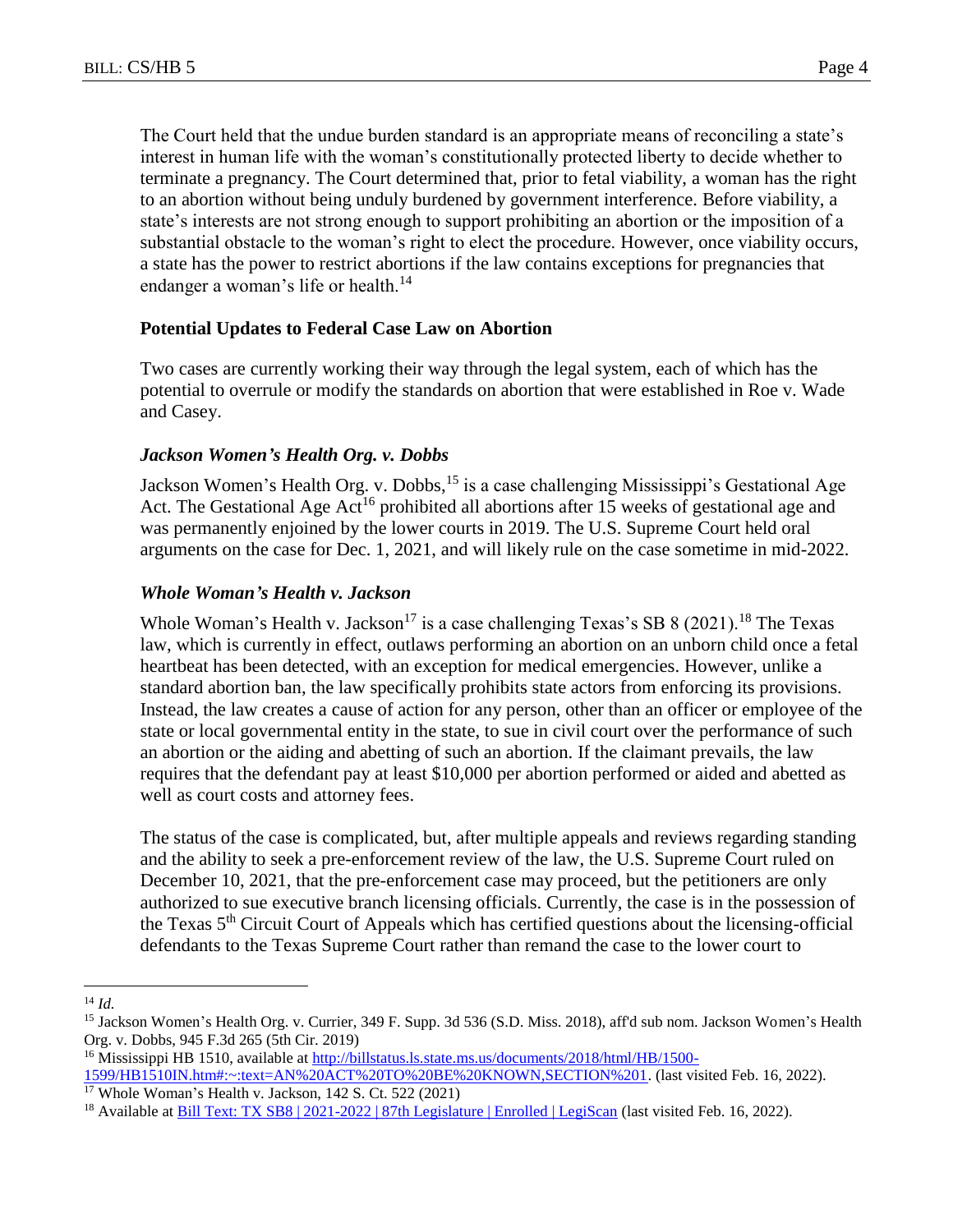continue its proceedings. Additionally, the Court of Appeals has refused to issue an injunction preventing the law from taking effect and, as such, the law is currently effective in Texas.

### **Florida Case Law on Abortion**

In 1989, in the case In re T.W., a Minor,<sup>19</sup> the Florida Supreme Court upheld a lower court ruling striking the requirement that a minor obtain parental consent prior to obtaining an abortion. This ruling is the controlling case law for abortion law in Florida and is of consequence because, rather than standing the ruling upon the established Federal case law of Roe v. Wade and Planned Parenthood v. Casey, the Florida Supreme Court determined that:

To be held constitutional, the instant statute must pass muster under both the federal and state constitutions. Were we to examine it solely under the federal Constitution, our analysis necessarily would track the decisions noted above. However, Florida is unusual in that it is one of at least four states having its own express constitutional provision guaranteeing an independent right to privacy,... and we opt to examine the statute first under the Florida Constitution. If it fails here, then no further analysis under federal law is required.

The Court determined that the right to privacy enshrined in Art. I, S. 23 of the Florida Constitution "is clearly implicated in a woman's decision of whether or not to continue her pregnancy." Therefore, unlike under the Federal Constitution which requires a state only to show that a restriction on abortion is not "unduly burdensome," in Florida the state must show that the abortion restriction "furthers a compelling state interest through the least intrusive means."

The court further determined that "Under our Florida Constitution, the state's interest becomes compelling upon viability, as defined below. Until this point, the fetus is a highly specialized set of cells that is entirely dependent upon the mother for sustenance. No other member of society can provide this nourishment. The mother and fetus are so inextricably intertwined that their interests can be said to coincide. Upon viability, however, society becomes capable of sustaining the fetus, and its interest in preserving its potential for life thus becomes compelling."

#### **Abortion Data Reporting**

Section 390.0112, F.S., requires the medical director of medical facilities where abortions are performed to submit a monthly report to the Agency for Health Care Administration (AHCA) that must contain information consistent with the United States Standard Report of Induced Termination of Pregnancy adopted by the CDC.<sup>20</sup> If the abortion is performed in a location other

<sup>19</sup> In re T.W., 551 So. 2d 1186 (Fla. 1989)

<sup>&</sup>lt;sup>20</sup> The CDC requests the following information from states for the U.S. Standard Report of Induced Termination of Pregnancy: facility name (clinic or hospital); city, town or location; county; hospital or clinic's patient identification number (used for querying for missing information without identifying the patient); age; marital status; date of termination; residence of patient; ethnicity; race; education attainment; date of last menses; clinical estimate of gestation; previous pregnancy history; previous abortion history; type of abortion procedure; and name of attending physician and name of person completing report. Centers for Disease Control, Handbook on the Reporting of Induced Termination of Pregnancy, [www.cdc.gov/nchs/data/misc/hb\\_itop.pdf](http://www.cdc.gov/nchs/data/misc/hb_itop.pdf) (last visited on Feb. 16, 2022).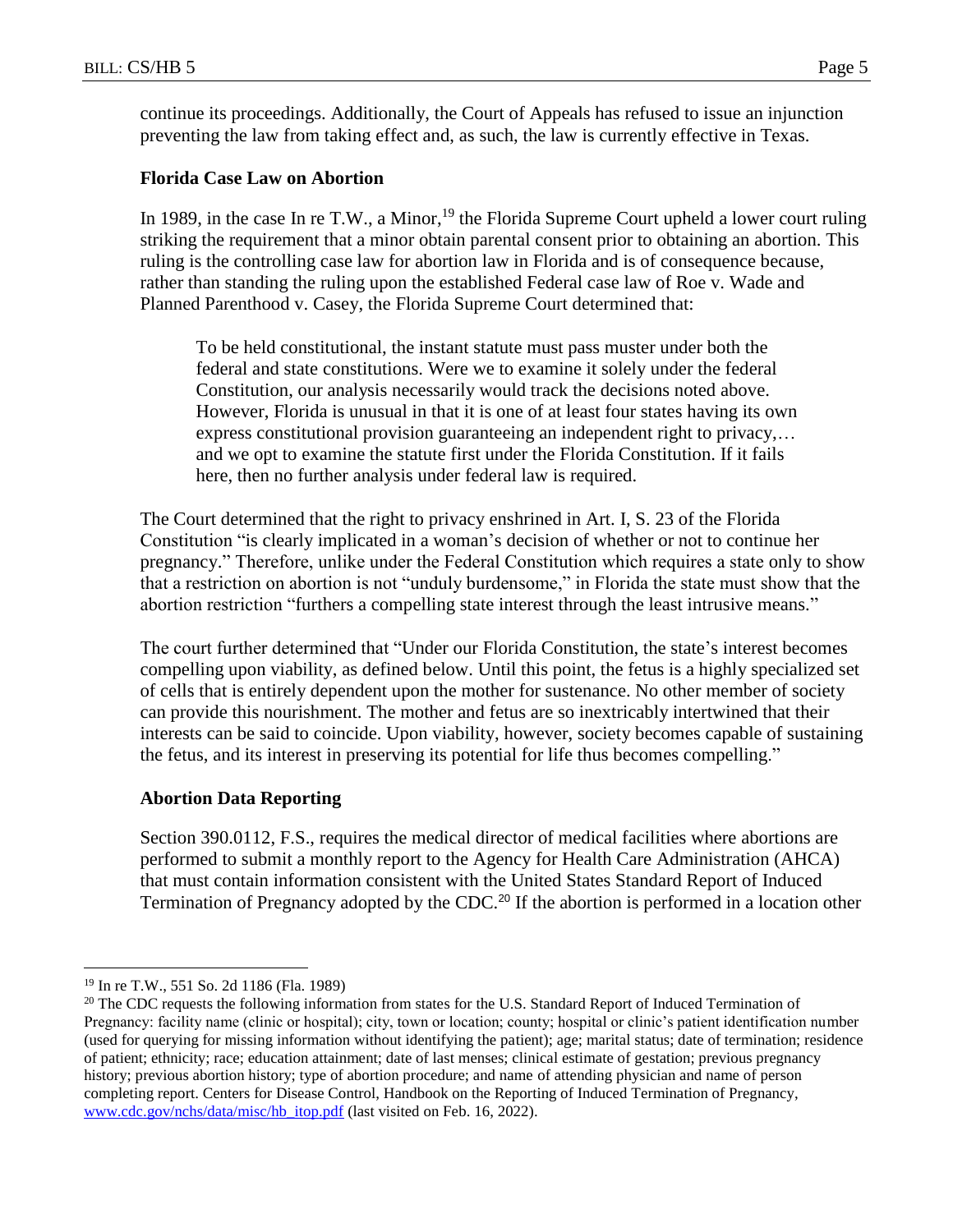than a medical facility, the physician who performed the abortion is responsible for reporting the information to the  $A HCA.<sup>21</sup>$ 

In 2020, there were 209,645 live births in Florida.<sup>22</sup> In 2021, there were 68,449 abortion procedures performed in the state. Of those:  $^{23}$ 

- 64,345 were performed in the first trimester (12 weeks and under);
- 4,104 were performed in the second trimester (13 to 24 weeks); and
- None were performed in the third trimester (25 weeks and over).

The majority of the procedures (51,047) were elective.<sup>24</sup> The remainder of the abortions were performed due to: <sup>25</sup>

- Emotional or psychological health of the mother  $(1,340)$ ;
- Physical health of the mother that was not life endangering (927);
- Life endangering physical condition (106);
- Rape  $(97)$ ;
- $\bullet$  Incest (8):
- Serious fetal genetic defect, deformity, or abnormality (642); and
- Social or economic reasons (14,282).

The AHCA must keep this information in a central location from which statistical data can be drawn and must provide this information to the Center for Disease Control and Prevention (CDC) upon request.<sup>26</sup> The reports are confidential and exempt from public records requirements.<sup>27</sup> The AHCA may impose fines for violations of the reporting requirements.<sup>28</sup> Abortion providers report abortions due to rape or incest but are not currently required to report whether the abortion was due to human trafficking.

# **Infant Mortality**

Infant mortality is the death of an infant before the first birthday. The infant mortality rate is the number of infant deaths for every 1,000 live births. In addition to giving key information about maternal and infant health, the infant mortality rate is a marker of the overall health of a society. In 2019, the infant mortality rate in the United States was 5.6 deaths per 1,000 live births.<sup>29</sup>

 $\overline{a}$ 

<https://www.cdc.gov/mmwr/volumes/70/ss/ss7009a1.htm> (last visited on Feb. 16, 2022).

<https://www.cdc.gov/reproductivehealth/maternalinfanthealth/infantmortality.htm> (last visited Feb. 16, 2022).

<sup>21</sup> Section 390.0112(3), F.S.

<sup>22</sup> Total Resident Live Births, Department of Health, available at

<https://www.flhealthcharts.gov/ChartsReports/rdPage.aspx?rdReport=Birth.DataViewer&cid=25> (last viewed Jan. 25, 2022). <sup>23</sup> Reported Induced Terminations of Pregnancy by Reason, by Trimester, Agency for Health Care Administration, available a[t https://ahca.myflorida.com/mchq/central\\_services/training\\_support/docs/TrimesterByReason\\_2021.pdf](https://ahca.myflorida.com/mchq/central_services/training_support/docs/TrimesterByReason_2021.pdf) (last viewed Jan. 25, 2022).

<sup>24</sup> *Id.*

<sup>25</sup> *Id.*

<sup>&</sup>lt;sup>26</sup> *Id.* The CDC compiles statistics voluntarily reported by the 50 states, the District of Columbia and New York City, related to termination of pregnancies to produce a national data report. *Abortion Surveillance- United States, 2019*, Surveillance Summaries, Centers for Disease Control and Prevention, November 26, 2021 / 70(9);1–29

<sup>27</sup> Section 390.0112(3), F.S.

<sup>28</sup> Section 390.0112(4), F.S.

<sup>29</sup> Centers for Disease Control and Prevention, *Infant Mortality,*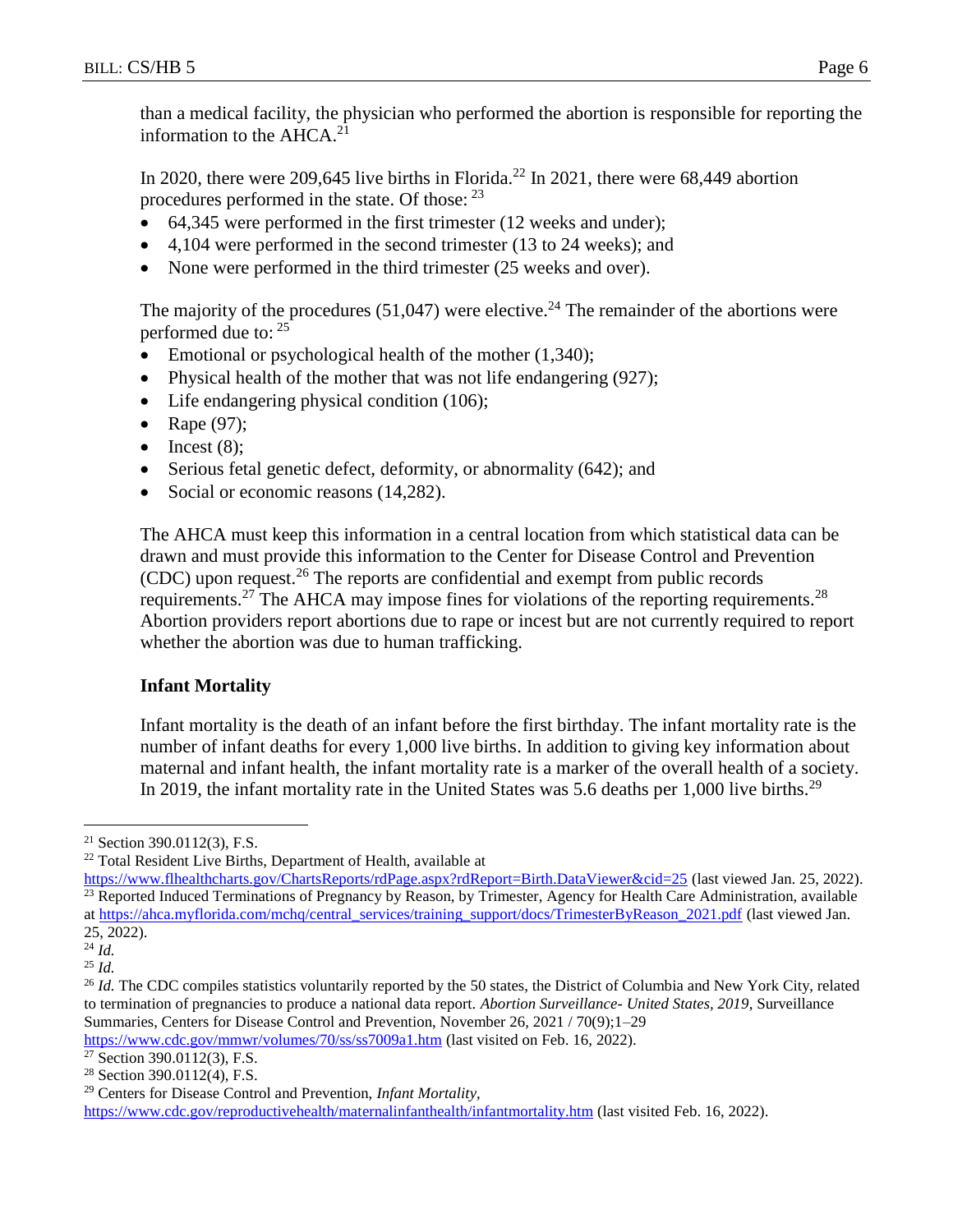### *Infant Mortality in Florida*

The DOH reports annually on fetal and infant deaths through the Florida Vital Statistics Annual Report.<sup>30</sup> This report provides the number of fetal deaths per  $1,000$  live births, the number of deaths by race, and compares that data to national figures. Florida ranks  $18<sup>th</sup>$  in the nation in infant mortality with a rate of six deaths per  $1,000$  live births  $(1,213$  in 2020).<sup>31</sup>

### **Fetal and Infant Mortality Review (FIMR)**

FIMR is a process of community-based fetal and infant mortality reviews aimed at addressing factors and issues that affect infant mortality and morbidity. FIMR committees aim to gain knowledge through the reviews to empower communities to enhance services, influence policy, and direct planning efforts that will ultimately lower infant mortality rates. The process is based on the National FIMR model which supports case review and interventions at the local level.<sup>32, 33</sup>

#### *FIMR Process*

In Florida, a FIMR committee operates in a two-tier structure consisting of a Healthy Start Coalition (Coalition) and a Case Review Team (CRT). The FIMR process begins when infant death cases are selected for review by a committee within a Coalition based on specific criteria, including type of death, residence, and race. Information is abstracted from birth, death, medical, hospital and autopsy records. Efforts are also made to interview the family. No information which identifies the family or medical providers is included on the abstraction form.<sup>34</sup>

Case summaries are developed by the Coalition committee and presented to the CRT, a multidisciplinary group of community medical and social service professionals. This group usually includes a district and local health officer, obstetrician, pediatrician, social worker, nursemidwife, a hospital and community nurse, coroner or medical examiner, interviewer, abstractor, community outreach worker, mental health counselor, and other people important to the individual reviews. The CRT examines each case to determine medical, social, financial and other issues that may have impacted the poor birth outcome. Recommendations for community action are crafted by the CRT based on review findings. These recommendations are shared with the Community Action Group, a group of volunteers working with at-risk families and other partner agencies<sup>35</sup> in the region to implement and develop street-level outreach activities.<sup>36</sup>

<sup>&</sup>lt;sup>30</sup> Florida Vital Statistics Annual Report 2020,<http://www.flpublichealth.com/VSbook/PDF/2020/Fetal.pdf> (last visited Feb. 16, 2022).

<sup>&</sup>lt;sup>31</sup> *Id. See also* Centers for Disease Control and Prevention, Infant Mortality Rates by State (2019),

[https://www.cdc.gov/nchs/pressroom/sosmap/infant\\_mortality\\_rates/infant\\_mortality.htm](https://www.cdc.gov/nchs/pressroom/sosmap/infant_mortality_rates/infant_mortality.htm) (last visited Feb. 16, 2022). <sup>32</sup> Florida Department of Health. *FIMR, available at* [http://www.doh.state.fl.us/family/mch/FIMR/fimr\\_facts.html](http://www.doh.state.fl.us/family/mch/FIMR/fimr_facts.html) (last visited Feb. 16, 2022).

<sup>&</sup>lt;sup>33</sup> Currently, 19 Healthy Start Coalition areas do not have FIMRs. For a map of the areas that do and do not have FMIRs see: Presentation on FMIRs by Cathy Timuta, CEO, Florida Association of Health Start Coalitions, Inc., in the Florida House Professions and Public Health Subcommittee, October 13, 2021, p. 5, available at

[https://www.myfloridahouse.gov/Sections/Documents/loaddoc.aspx?PublicationType=Committees&CommitteeId=3093&Se](https://www.myfloridahouse.gov/Sections/Documents/loaddoc.aspx?PublicationType=Committees&CommitteeId=3093&Session=2022&DocumentType=Meeting+Packets&FileName=pph+10-13-21.pdf) [ssion=2022&DocumentType=Meeting+Packets&FileName=pph+10-13-21.pdf](https://www.myfloridahouse.gov/Sections/Documents/loaddoc.aspx?PublicationType=Committees&CommitteeId=3093&Session=2022&DocumentType=Meeting+Packets&FileName=pph+10-13-21.pdf) (last visited Feb. 16, 2022).

<sup>34</sup> *Supra* note 32*.*

<sup>&</sup>lt;sup>35</sup> Partner agencies may include health departments, hospitals, medical societies, schools, community and business leaders, and consumers

<sup>36</sup> *Supra*, note 31.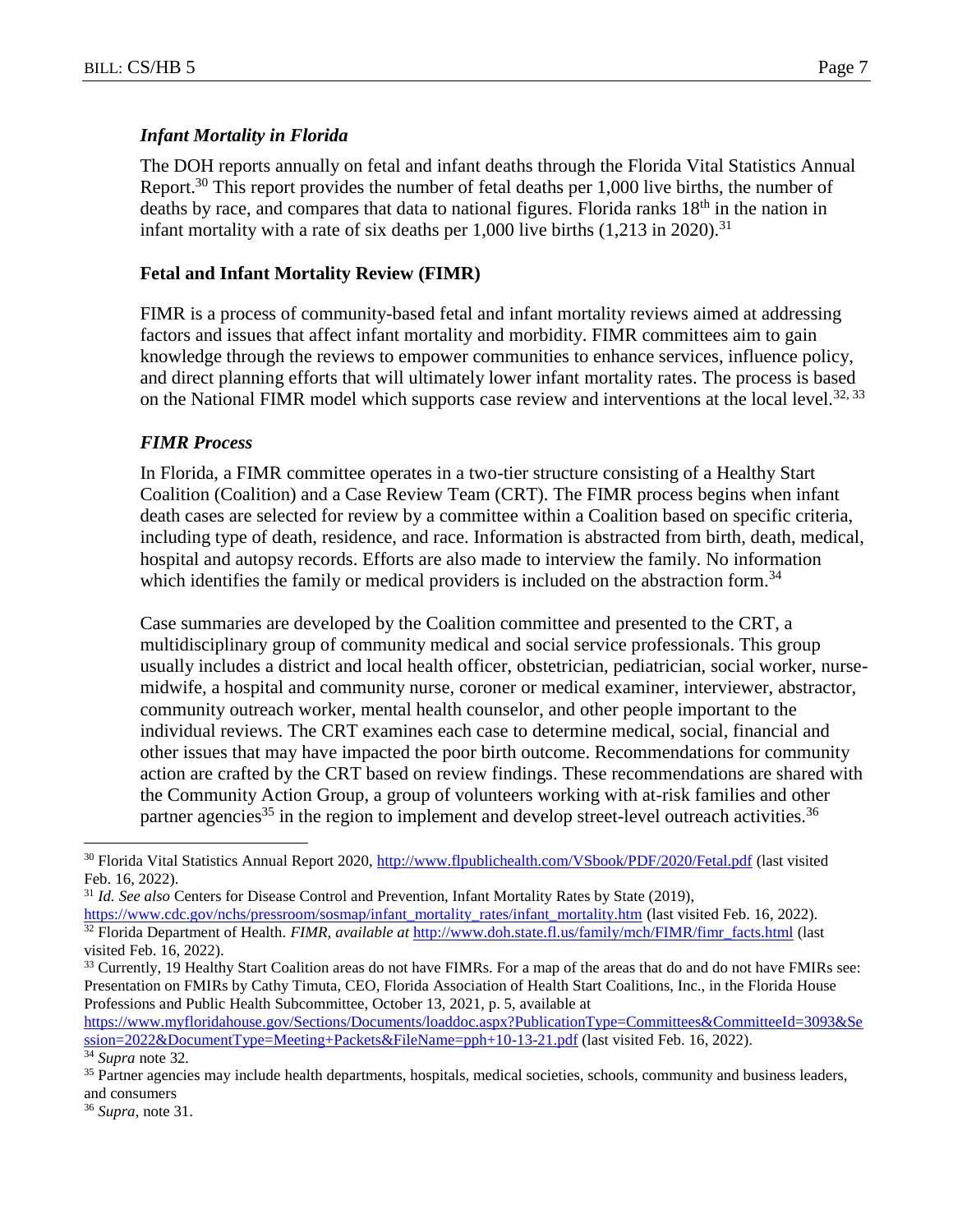# **Comprehensive Statewide Tobacco Education and Use Prevention**

On November 7, 2006, the voters in the State of Florida adopted Amendment 4, creating the Comprehensive Statewide Tobacco Education and Prevention Program.<sup>37</sup> Pursuant to the amendment, the state is required to create a comprehensive, statewide program consistent with the CDC's 1999 best practices, as periodically amended. The program must consist, at a minimum, of the following components:<sup>38</sup>

- An advertising campaign, funded by at least one-third of the required annual appropriation;
- Evidence-based curricula and programs to educate youth about tobacco and discourage their use of it;
- Programs of local community-based partnerships;
- Enforcement of laws, regulations, and policies against the sale or other provision of tobacco to minors, and the possession of tobacco by minors; and
- Publicly-reported annual evaluations to ensure that moneys appropriated for the program are spent properly.

The Constitution specifies that the Legislature must appropriate 15 percent of the total gross funds that tobacco companies paid to the State of Florida in 2005 under the Tobacco Settlement. This amount must be adjusted annually for inflation using the Consumer Price Index. For State Fiscal Year 2021-22, the mandated appropriation is \$73.9 million.<sup>39</sup>

In 2007, the Legislature created s. 381.84, F.S., the Comprehensive Statewide Tobacco Education and Use Prevention Program (Program), to implement the constitutional amendment. The Program consists of nine components:<sup>40</sup>

- Counter-marketing and advertising;
- Cessation programs, counseling, and treatment;
- Surveillance and education;
- Youth and school programs;
- Community programs and chronic disease prevention;
- Training of health care practitioners, tobacco-use cessation counselors, and teachers;
- Administration and management;
- Enforcement and awareness of related laws; and
- The area health education centers (AHEC) tobacco-use cessation initiative.

# **Florida Perinatal Quality Collaborative (FPQC)**

The FPQC was established in 2010 and is housed in the Chiles Center at the University of South Florida College of Public Health. FPQC aims to improve Florida's maternal and infant health outcomes through evidence-based perinatal care. FPQC partners with stakeholders, such as perinatal-related organizations, individuals, families, health professionals, hospitals, and payers, to develop and implement quality improvement initiatives at partner hospitals that provide

<sup>37</sup> Art. X, s. 27, Fla. Const.

<sup>38</sup> *Id.*

<sup>&</sup>lt;sup>39</sup> Fla. General Appropriation Act Fiscal Year 2021-2022, SB 2500 item 458.

<sup>40</sup> Section 381.84(3), F.S.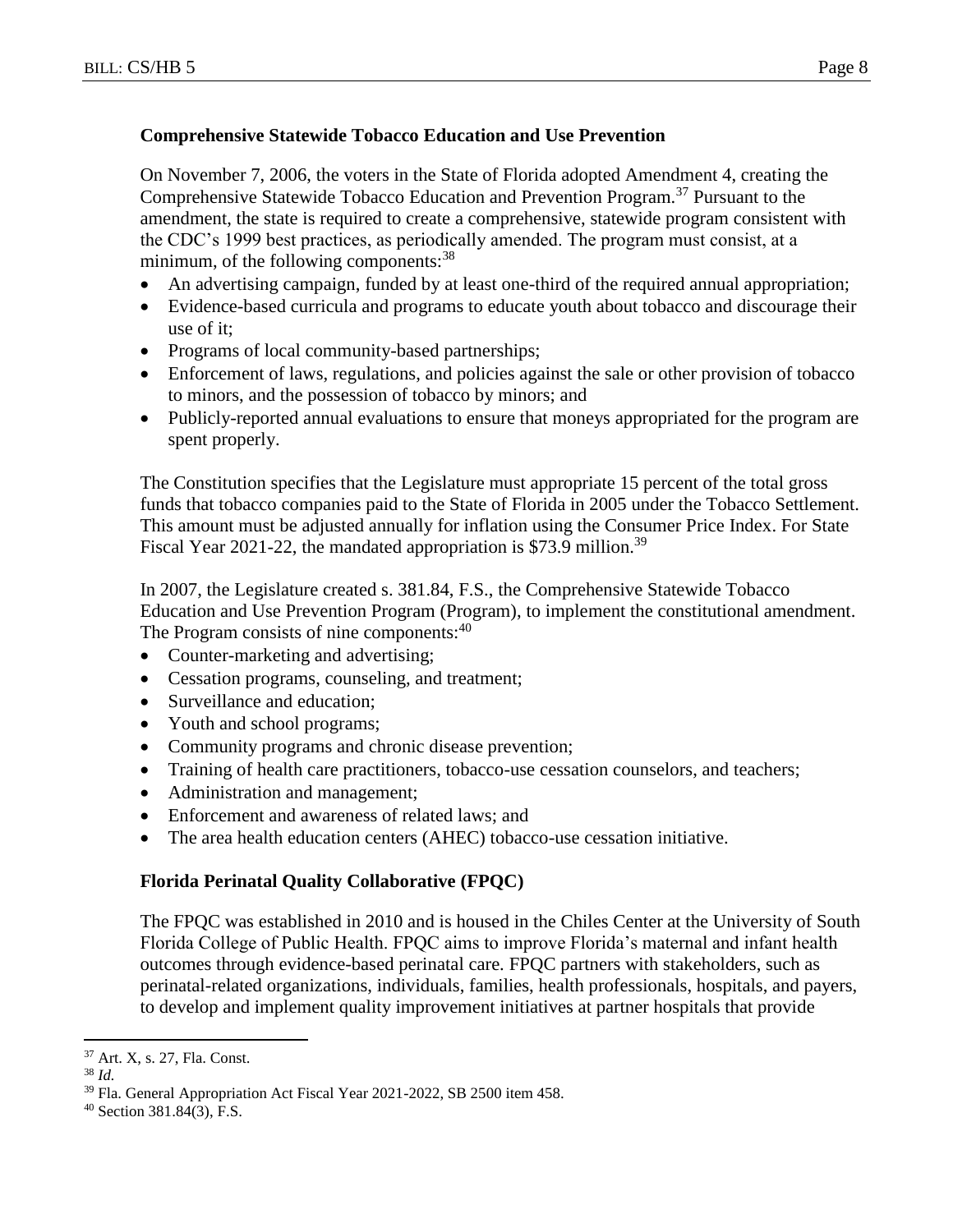birthing services (labor and delivery) to address maternal and infant mortality.<sup>41</sup> Hospital participation in FPQC initiatives is voluntary.

Currently, FPQC has four active initiatives: $42$ 

- **Promoting Primary Vaginal Deliveries (PROVIDE):**<sup>43</sup> The goal of the PROVIDE Initiative is to improve maternal and newborn outcomes by applying evidence-based interventions to promote primary vaginal deliveries at Florida delivery hospitals and ultimately reduce Nulliparous, Term, Singleton, Vertex cesareans.<sup>44</sup> 75 hospitals currently participate in PROVIDE.
- **Family-Centered Care in the NICU (PAIRED):**<sup>45</sup> PAIRED helps hospital neonatal intensive care units (NICU) develop and implement unit-specific strategies to improve how a family engages with the NICU staff to assist in the care of their infant in a way that provides value to the family and to the NICU team. As its centerpiece project, this initiative facilitates **adoption or expansion of safe skin-to-skin care**, which has a growing evidence base for achieving better infant and family outcomes. 16 hospitals currently participate in PAIRED.
- **Perinatal Quality Indicators System (PQI):**<sup>46</sup> The PQI initiative supports hospital quality improvement efforts by providing hospital-specific semi-annual or quarterly reports of perinatal indicators and related reports. PQI is offered to all Florida delivery hospitals at no charge and hospitals can enroll at any time. 56 hospitals currently participate in PQI.
- **Maternal Opioid Recovery Effort (MORE):**<sup>47</sup> MORE works with providers, hospitals, and other stakeholders to improve identification, clinical care, and coordinated treatment and support for pregnant women with opioid use disorder (OUD) and their infants. MORE focuses on standardization related to OUD screening, prevention, treatment, and comprehensive discharge planning. 31 hospitals are currently participating in MORE.

# **III. Effect of Proposed Changes:**

This bill amends several sections of law in order to reduce fetal and infant mortality.

**Section 1** amends s. 381.84, F.S., to add the requirement that the Comprehensive Statewide Tobacco Education and Use Prevention Program must target information towards pregnant women and women who may become pregnant.

 $\overline{a}$ <sup>41</sup> USF Health College of Public Health, *Florida Perinatal Quality Collaborative – About the FPQC,*  <https://health.usf.edu/publichealth/chiles/fpqc/about> (last visited Feb. 16, 2022).

<sup>42</sup> USF Health College of Public Health, *Florida Perinatal Quality Collaborative,*

<https://health.usf.edu/publichealth/chiles/fpqc> (last visited Feb. 16, 2022).

<sup>43</sup> USF Health College of Public Health, *Florida Perinatal Quality Collaborative – Promoting Vaginal Deliveries,*  <https://health.usf.edu/publichealth/chiles/fpqc/provide> (last visited Feb. 16, 2022).

<sup>&</sup>lt;sup>44</sup> Nulliparous, Term, Singleton, Vertex (NTSV) Cesareans are cesarean births where babies are at or beyond 37.0 weeks gestation to women in their first pregnancy, that are singleton (no twins or beyond) and in the vertex presentation (no breech or transverse positions).

<sup>45</sup> USF Health College of Public Health, *Florida Perinatal Quality Collaborative – PAIRED Initiative,*  <https://health.usf.edu/publichealth/chiles/fpqc/paired> (last visited Feb. 16, 2022).

<sup>46</sup> USF Health College of Public Health, *Florida Perinatal Quality Collaborative – Perinatal Quality Indicators System,*  <https://health.usf.edu/publichealth/chiles/fpqc/indicators> (last visited Feb. 16, 2022).

<sup>47</sup> USF Health College of Public Health, *Florida Perinatal Quality Collaborative – Maternal Opioid Recovery Effort (MORE),* <https://health.usf.edu/publichealth/chiles/fpqc/MORE> (last visited Feb. 16, 2022).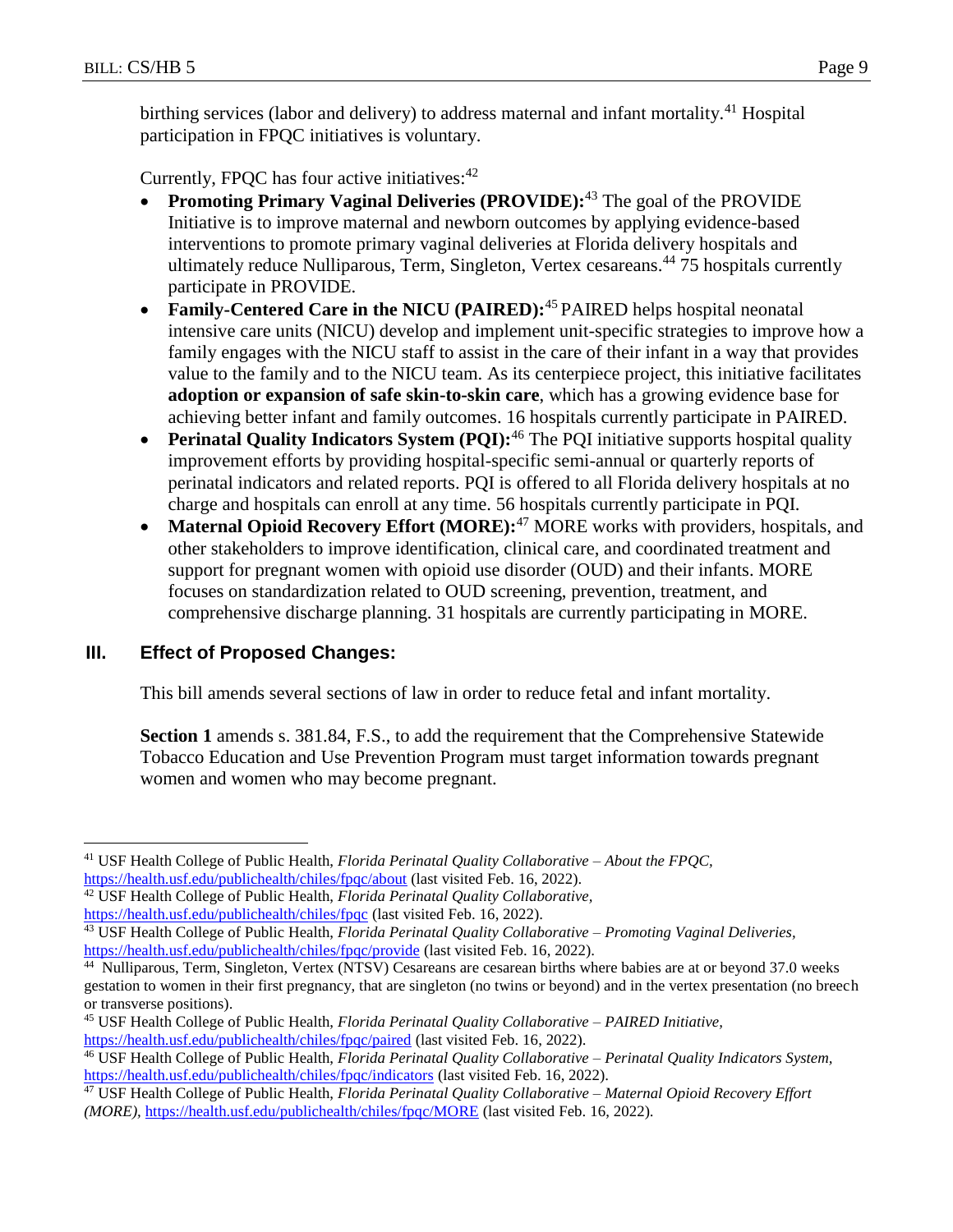**Section 2** creates s. 383.21625, F.S., to require the Department of Health (DOH) to contract with local Healthy Start coalitions for the creation of fetal and infant mortality review (FIMR) committees in all regions of the state. Each FIMR committee is required to:

- Review and analyze rates, trends, causes, and other data related to fetal and infant mortality and morbidity in its geographic area.
- Develop findings and recommendations for interventions and policy changes to reduce fetal and infant mortality and morbidity rates.
- Engage with local communities and stakeholders to implement recommended policies and procedures to reduce fetal and infant mortality and morbidity.

The bill also requires each Healthy Start coalition to report the findings and recommendations developed by its FIMR committee to the DOH annually. The DOH is required to compile the findings and recommendations in an annual report submitted to the Governor and the Legislature beginning October 1, 2023.

The bill gives the DOH rulemaking authority to implement the section and **Section 7** of the bill and appropriates \$1,602,000 in recurring funds from the General Revenue Fund in Fiscal Year 2022-2023 to the DOH to establish the FIMR committees.

**Sections 3, 4, and 5** amend ss. 390.011, 390.0111, and 390.0112, F.S., respectively, to amend provisions related to abortion.

**Section 3** amends s. 390.011, F.S., to:

- Define the term "fatal fetal abnormality" to mean a terminal condition that, in reasonable medical judgment, regardless of the provision of life-saving medical treatment, is incompatible with life outside the womb and will result in death upon birth or imminently thereafter.
- Redefine the term "gestation" to mean the development of a human embryo or fetus as calculated from the first day of the pregnant woman's last menstrual period (LMP). This differs from the current-law definition of "gestation," which is the development of a human embryo or fetus between fertilization and birth.
- Define "medical abortion" to mean the administration or use of an abortion-inducing drug to induce an abortion.

**Section 4** amends s. 390.0111, F.S., to prohibit a physician from performing an abortion if the gestational age of the fetus is more than 15 weeks. The bill applies current law exceptions to the 15-week ban for emergencies and to save the pregnant woman's life or to prevent a serious risk of substantial and irreversible physical impairment of a major bodily function to the new prohibition. The bill also adds a new exception to the 15-week ban that applies if the fetus has a fatal fetal abnormality and has not reached viability.

**Section 5** amends s. 390.0112, F.S., to require that the Agency for Healthcare Administration (AHCA) adopt by rule a form for reporting abortions. The bill requires the form to include:

- Information required to be reported under current law;
- The number of abortions performed; and
- The number of drug regimens dispensed or prescribed for medical abortions.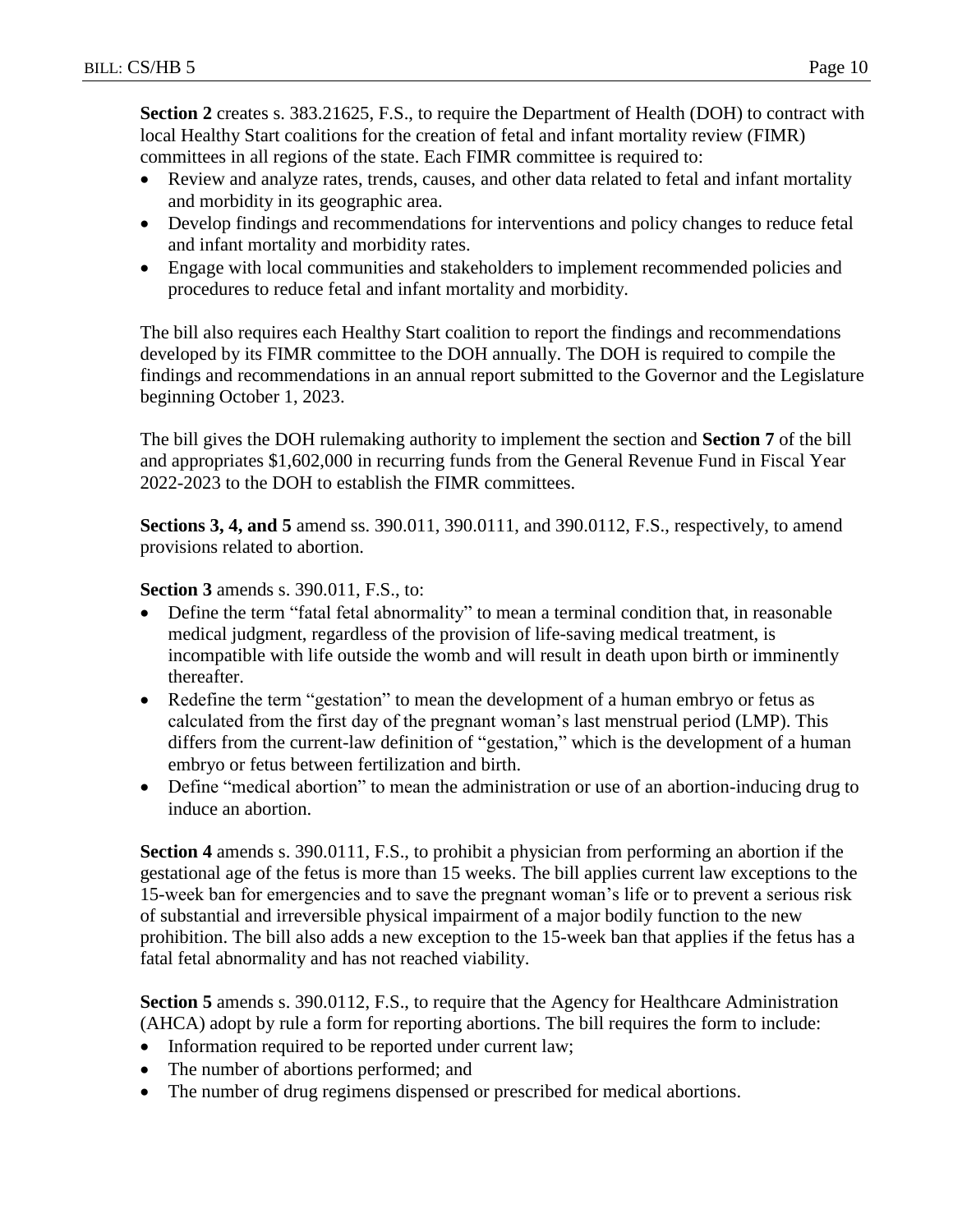Additionally, the bill specifies that, if a woman provides evidence of human trafficking under the exceptions provided for obtaining informed consent in s. 390.011(3), F.S., human trafficking must be reported as a reason for the abortion.

**Section 6** creates s. 395.1054, F.S, to require a hospital that provides birthing services to, at all times, participate in at least two quality improvement initiatives developed in collaboration with the Florida Perinatal Quality Collaborative (FPQC) within the University of South Florida College of Public Health.

The bill provides an effective date of July 1, 2022.

## **IV. Constitutional Issues:**

A. Municipality/County Mandates Restrictions:

None.

B. Public Records/Open Meetings Issues:

None.

C. Trust Funds Restrictions:

None.

D. State Tax or Fee Increases:

None.

E. Other Constitutional Issues:

This bill's provisions may implicate the privacy rights established by Federal case law, as well as privacy rights established in Art. I, s. 23 of the Florida Constitution. For a discussion on the relevant case law, please see the "Present Situation" section of this analysis.

## **V. Fiscal Impact Statement:**

A. Tax/Fee Issues:

None.

B. Private Sector Impact:

None.